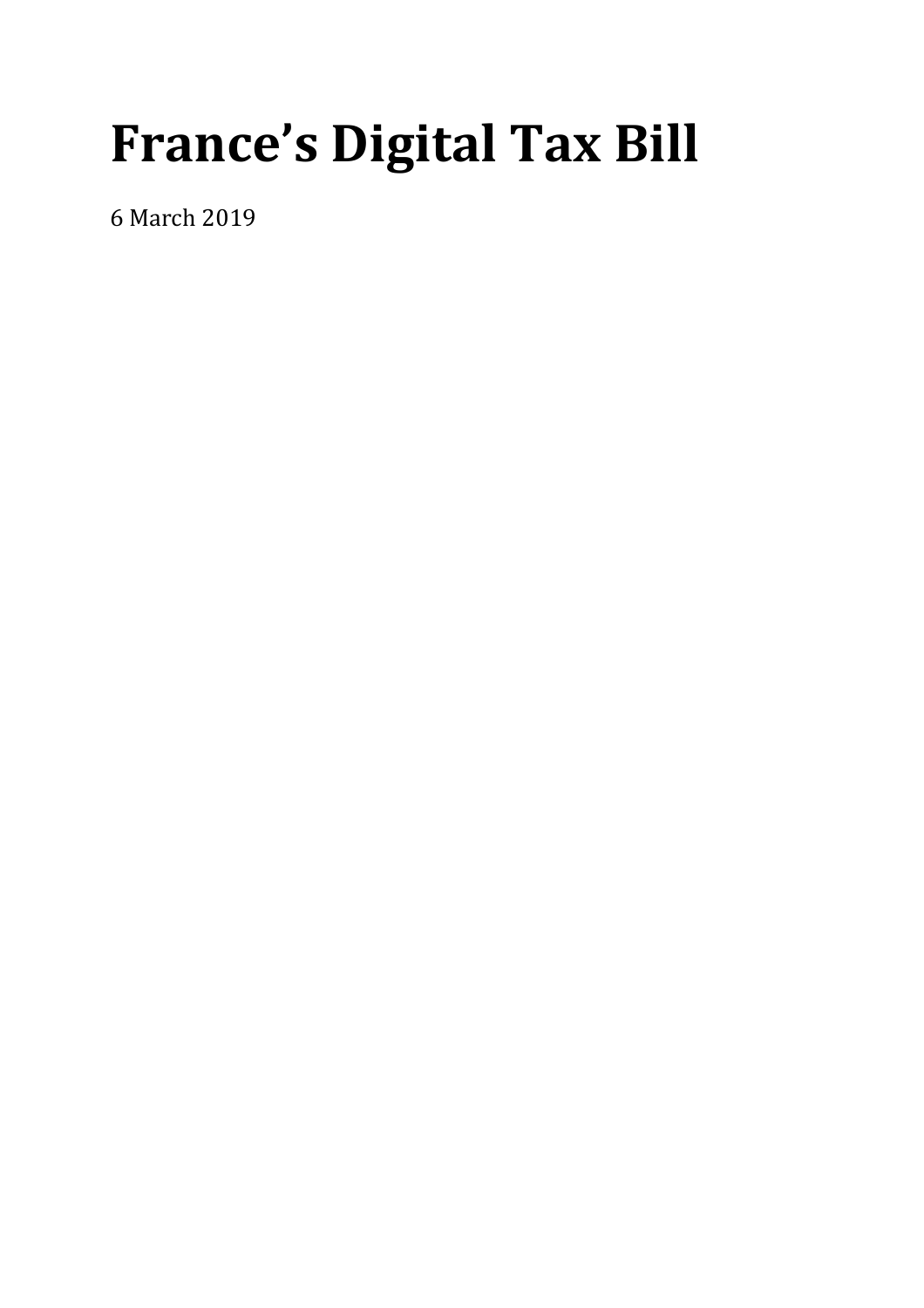The new economy's stakeholders cannot be free riders in today's world, because the new economy also creates disruption and inequality. It is disrupting communities and creating situations that call for public action to provide compensation and support. Therefore it is legitimate and right to ask those amassing profits from the new economy to contribute to this solidarity.

#### **Emmanuel Macron**

President of the French Republic Speech at the Sorbonne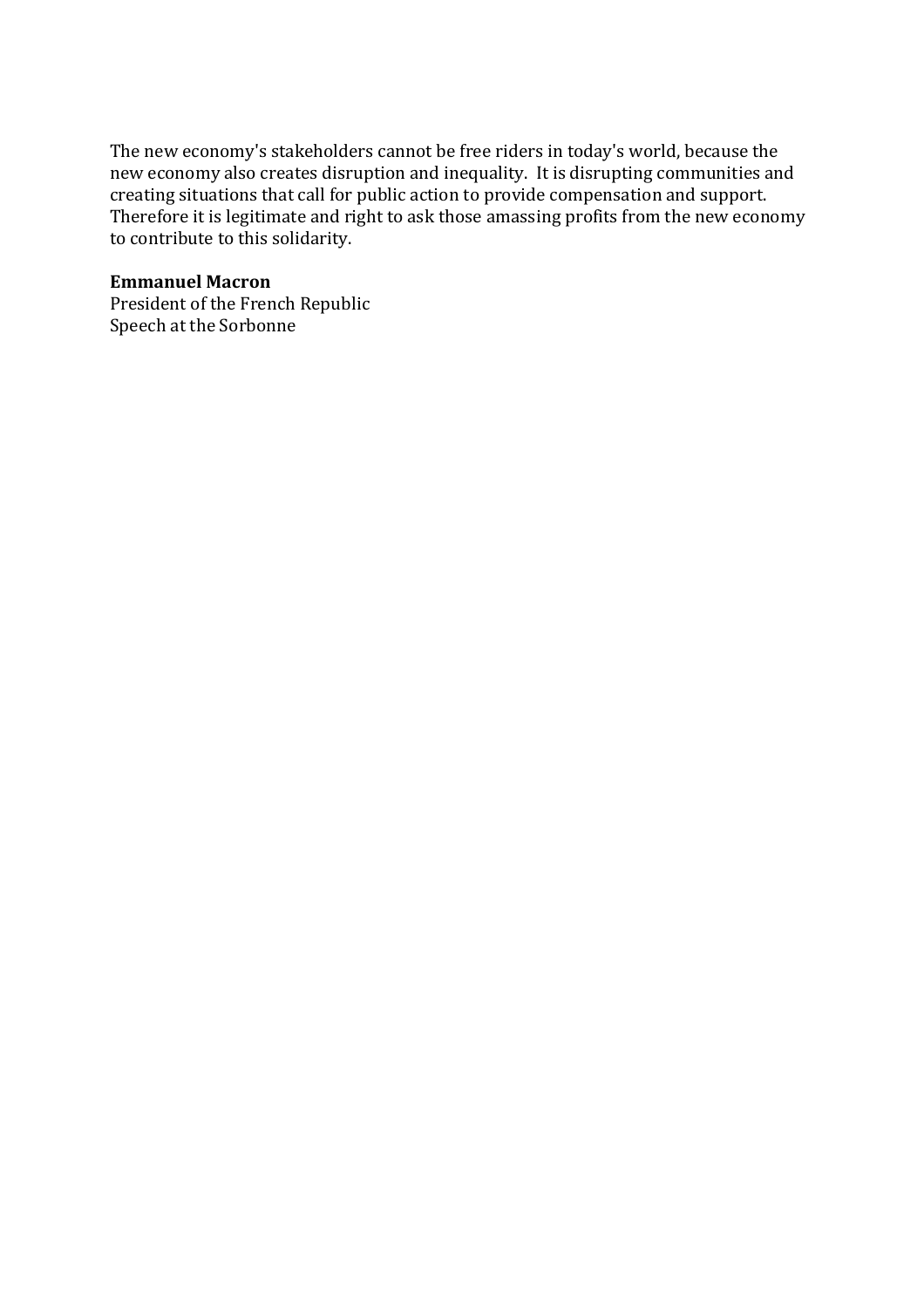Value creation in the twenty-first century is underpinned by new principles based on mastery of disruptive technologies such as artificial intelligence and data processing. As of today, a handful of players have benefited from a regulatory and tax framework that has enabled them to attain virtual monopolies.

These companies have built up their businesses without ever paying their fair share for the benefits of the public services they use in France and in other countries.

This is why urgent action is needed to adapt our outdated rules to tax value where it is created: in data. This is our response to two injustices: the first affects our small and medium-sized businesses, which pay 14% more tax than digital businesses, and the second affects our fellow citizens, whose personal data are used to create value. It is also our response to inefficient taxation resulting in losses of several hundreds of millions of euros for our public finances.

Our Digital Tax Bill creates a simple, targeted and efficient tax.

Simple, because it levies a 3% tax on digital revenues earned in France.

It is targeted in that it concerns only the largest businesses, with global digital revenues of more than 750 million euros and French digital revenues of more than 25 million euros. It is aimed at the three digital services that generate the greatest value: targeted online advertising, sales of user data for advertising purposes and online intermediation platforms.

It is an efficient tax that will quickly yield 500 million euros to help finance our public services.

We have been seeking a European solution to this challenge for two years. France has been a pioneer in this quest. In a few months, we have managed to convince 23 Member States. But the principle of unanimity has prevented us from achieving an agreement. Therefore, we have decided to move ahead with a national tax, as have six other European States, including Spain, Italy, the United Kingdom and Austria.

We are still fully determined to redefine tax rules at international level as well.

We are establishing a national tax, but in the coming months an international agreement should be reached, thanks to the commitment of the OECD countries and now the support of the United States. We would like the agreement to go into effect in 2020. As soon as the international agreement enters into force, it will replace the national tax we are creating today.

#### **Bruno Le Maire**

Minister for the Economy and Finance @BrunoLeMaire

#### **Mounir Mahjoubi**

Minister of State for Digital Affairs, reporting to the Minister for the Economy and Finance and the Minister for Government Action and Public Accounts, with responsibility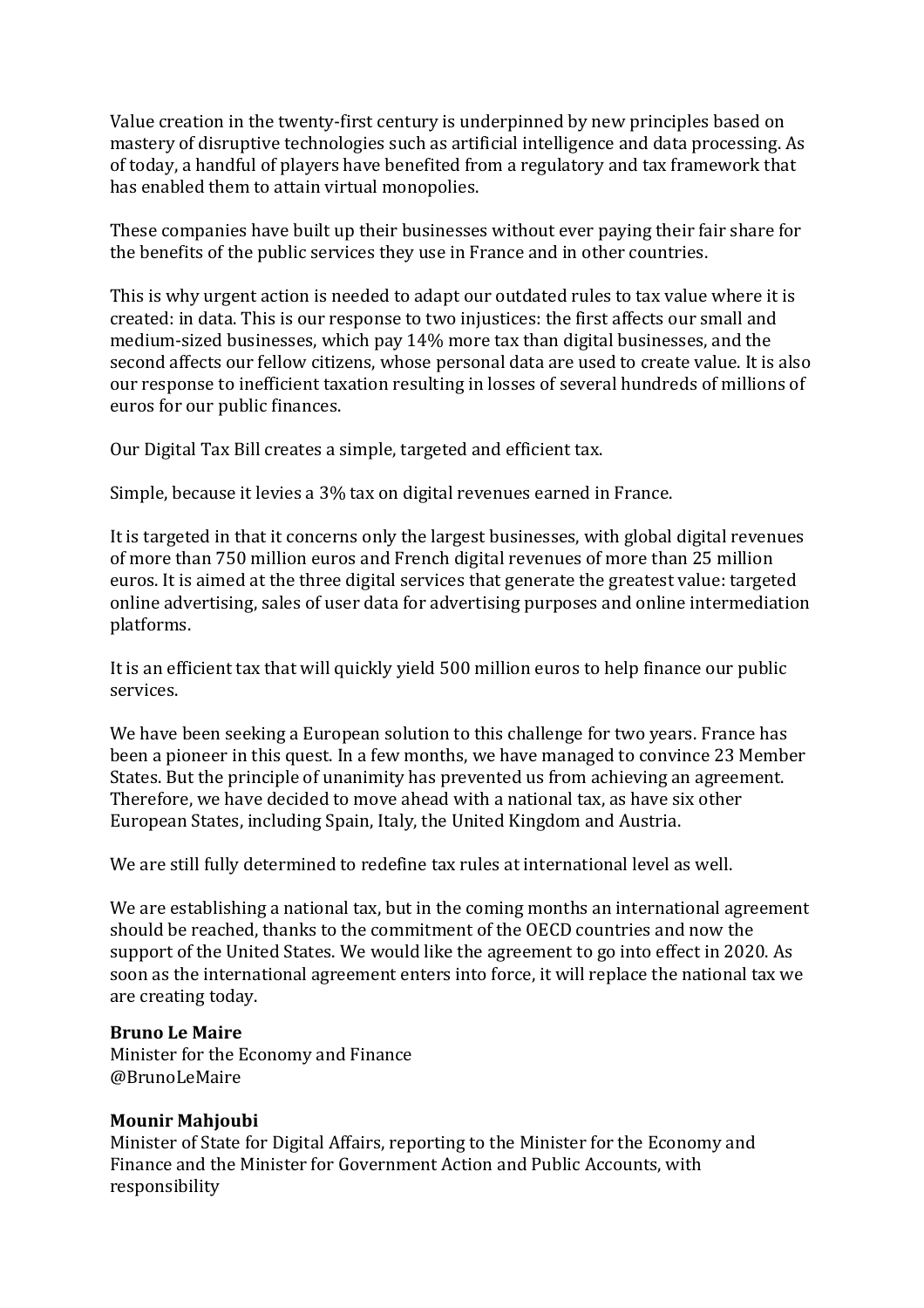@mounir

## **Agnès Pannier- Runacher**

Minister of State reporting to the Minister for the Economy and Finance @AgnesRunacher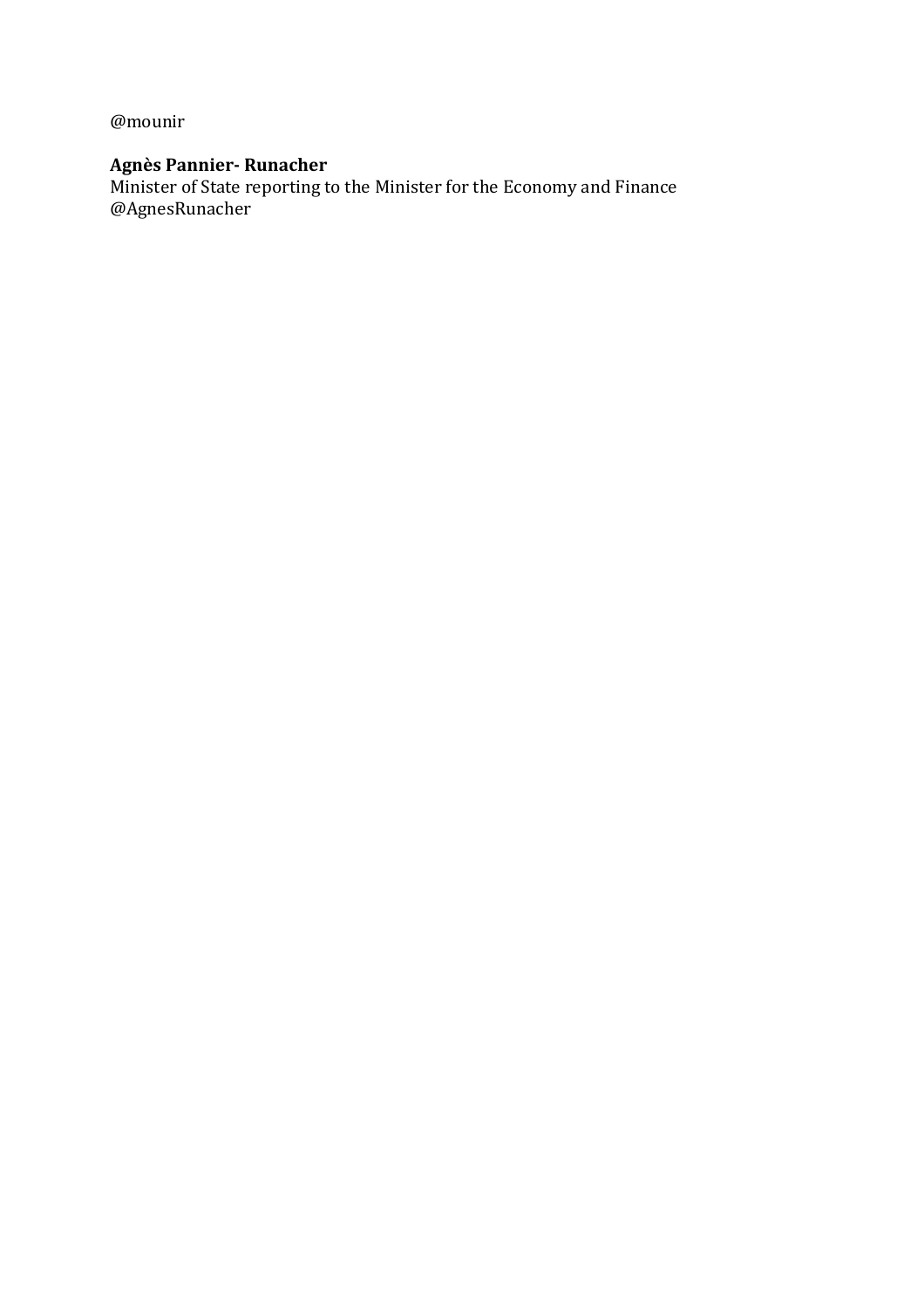# **Adapting taxes to the digital economy**

#### **Tax rules have not kept up with economic reality.**

Today, value is found in data, but our taxes are still based on businesses' physical presence.

#### **Unequal taxation of businesses.**

**23.2%** is the average tax rate for a business in the European Union.

**9.5%** is the average tax rate for a digital business in the European Union.

#### **Unfair taxation of citizens.**

**750 million** Internet searches are made in the European Union every day.

**150 million** posts are uploaded to social networks in the European Union every day. All these user data create value for digital businesses.

#### **Inefficient taxation for financing public goods.**

The largest digital businesses have developed without ever paying their fair share for the benefits of the public services they use.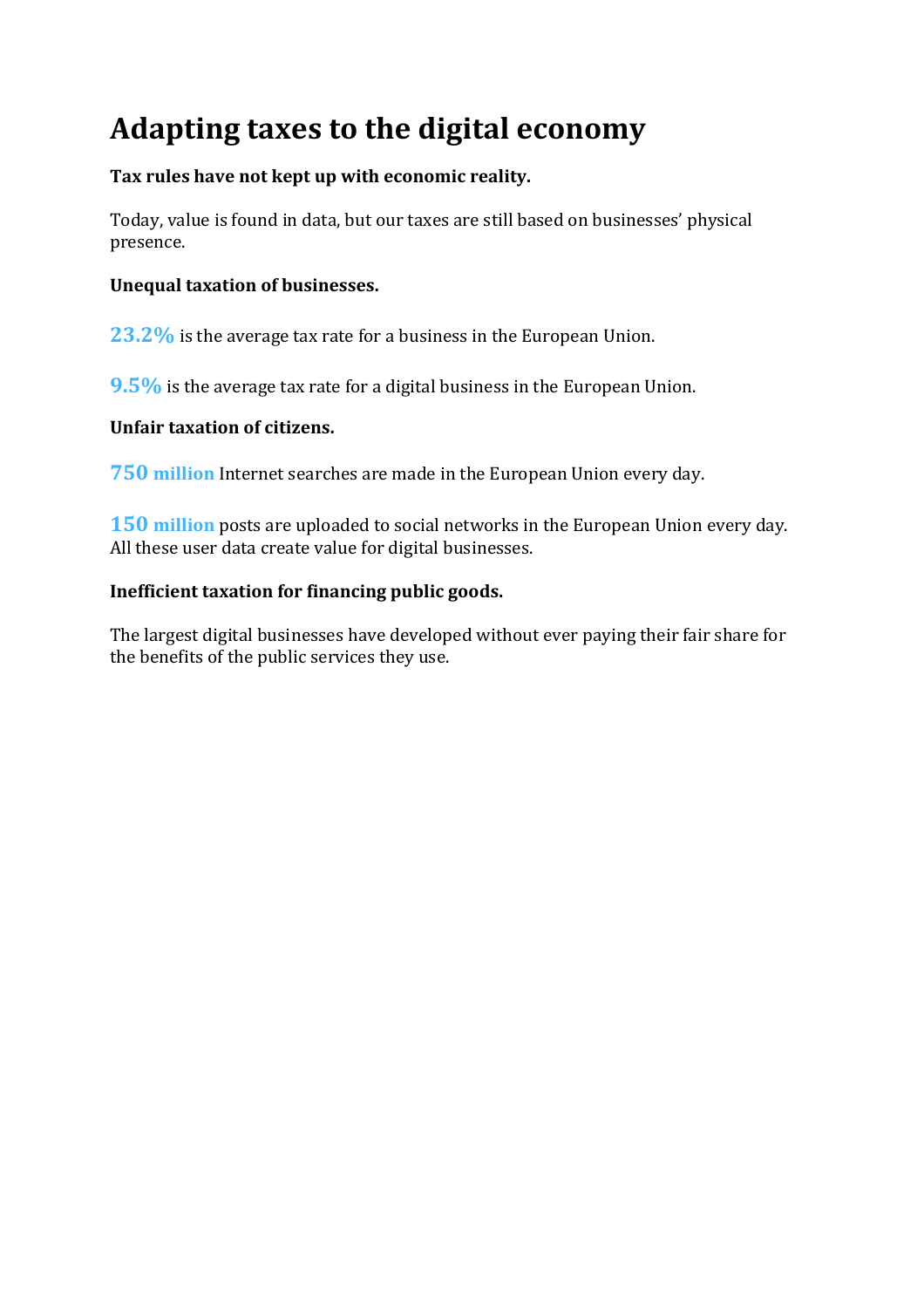# **A simple, targeted and efficient tax**

#### **A simple tax**

A 3% tax on digital revenues earned in France

#### **A targeted tax**

Three digital services are concerned:

Targeted online advertising

Sales of user data for advertising purposes

Online intermediation platforms

Businesses' revenues from these activities must exceed two thresholds to be subject to the tax.

#### **€750 million in global digital revenues**

€25 million in French digital revenues

#### **An efficient tax**

The new tax will quickly yield 500 million euros.

#### **A temporary tax**

The tax will apply until the OECD finds an international solution.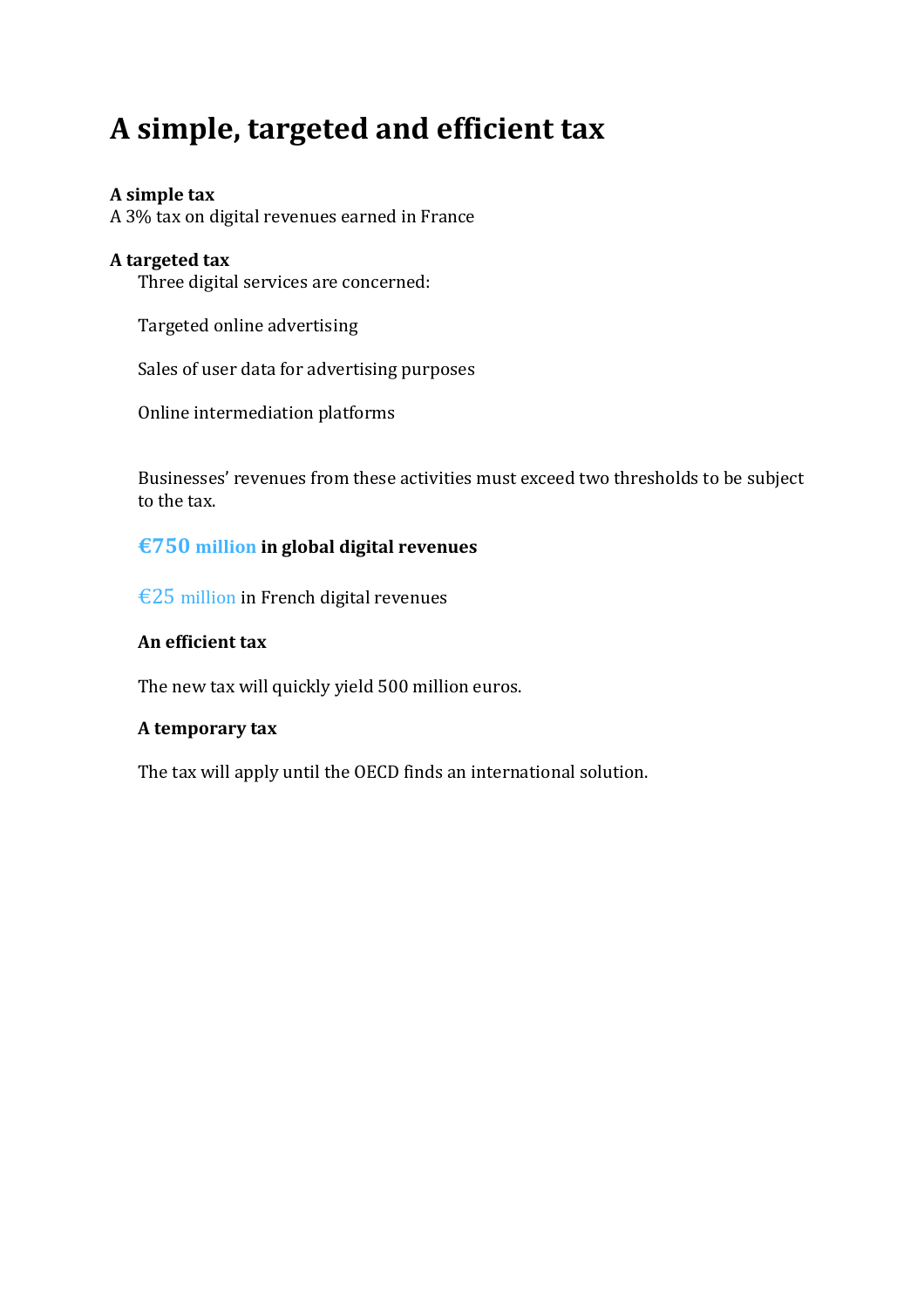# **Frequently Asked Questions**

# **Which services will be taxed?**

The digital services to be taxed are:

- > Advertising targeting services using Internet users' personal and other data
- > Sales of data collected online for the purposes of targeting advertising

Services that enable advertisers to display advertisements, such as sponsored links on search engine results pages, will be taxed if the advertisements are targeted according to the users' queries. Sites comparing goods and services that earn their revenues by charging the suppliers offering the goods and services will be taxed on those revenues.

> Sites that connect Internet users to each other for direct transactions between themselves or for other purposes will be taxed.

Such sites could include online marketplaces for goods and services between businesses, between consumers, or between businesses and consumers, as well as dating sites and app stores.

### **Which services will not be subject to the tax?**

Services that are not primarily designed to connect users to each other. Such services include:

• Direct sales of goods and services, including digital content (e-commerce, on-demand video and music services)

• Messaging and payment services

• Advertising services where advertisements are targeted solely on the basis of the website content and are identical for all Internet users

- Sales of data that are not gathered online or for purposes other than advertising
- Regulated financial services

#### **How is the tax calculated?**

The 3% tax rate will be applied to revenues from the taxable services that can be ascribed to the French market.

It will cover all revenues, regardless of how they are invoiced (commissions, subscriptions, etc.), and regardless of the nature and location of the payer and service provider.